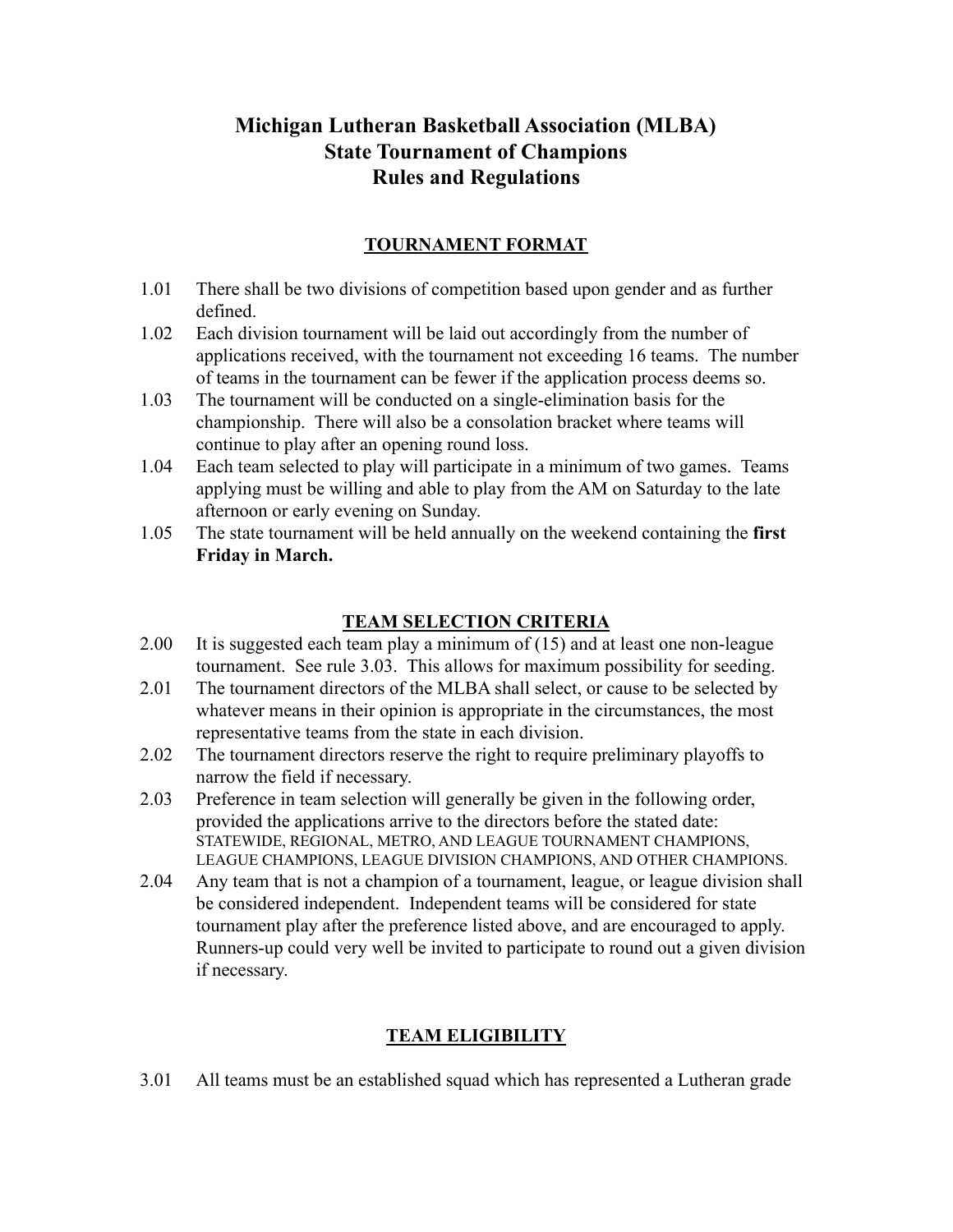school in an established league and/or tournament during the current basketball season.

- 3.02 Each team is allowed a maximum of five (5) non-uniform persons to serve as coaches, managers, etc, and at least one (1) of them must be at least twenty-one (21) years of age.
- 3.03 A team must have completed a minimum of ten (10) official games prior to applying for tournament. This means that if the league in which a given team participates does not have ten (10) games on the schedule, said team must schedule the appropriate number of official non-conference or tournament games to reach the minimum requirement.
- 3.04 Schools that combine to form one team must be submitted in writing to the MI District Superintendent of Lutheran Schools in advance of application. Teams must compete as one team all season. No more than two schools are to be combined on one team.
- 3.05 Rosters are not to exceed 15 players.

# **PLAYER ELIGIBILITY**

- 4.01 Players must be students of the represented Lutheran grade school and have complied with the eligibility requirements of their league and/or tournament(s). A student is required to be a full-time student of the school.
- 4.02 All players must have participated in at least 50% of the team's total scheduled games. Exceptions may be permitted in case of injury or similar circumstances, provided advance approval is requested in writing from the tournament directors and obtained. (See Rule 9.01)
- 4.03 No student is eligible to participate in the same sport for two different schools during the same academic year. Practices are considered participation. Transfer exceptions may be considered if submitted as laid out in Rule 9.01.
- 4.04 All students from grades 4-8 are eligible to participate in the tournament provided they have not completed the requirements for  $8<sup>th</sup>$  grade graduation. Only one roster per school may be admitted. Team rosters may be combined for the state tournament roster, if necessary, i.e.: A school's Varsity, 8th, 7th, or A grade/level teams may be combined for the season to form one state application. Or a school's Junior Varsity, 6th, 5th, or B grade/level team may be combined with their Varsity, 8th, 7th, or A grade/level team to form one application.
- 4.05 No student shall be a member of a high school team of any kind.
- 4.06 A player may not have reached the age of fifteen (15) prior to **September 1st** of the academic/tournament year. Exceptions to this rule will only be heard from a Principal's written request as outlined in Rule 9.01.
- 4.07 All coaches must prove their player's birth dates with a copy of their certified birth certificate on site at team registration. Coaches can register at site between 8:30 a.m. and 11:30 a.m.
- 4.08 Any player unable to comply with Rules 4.01 through 4.07, as applicable, will not be permitted to participate in the tournament under any circumstances.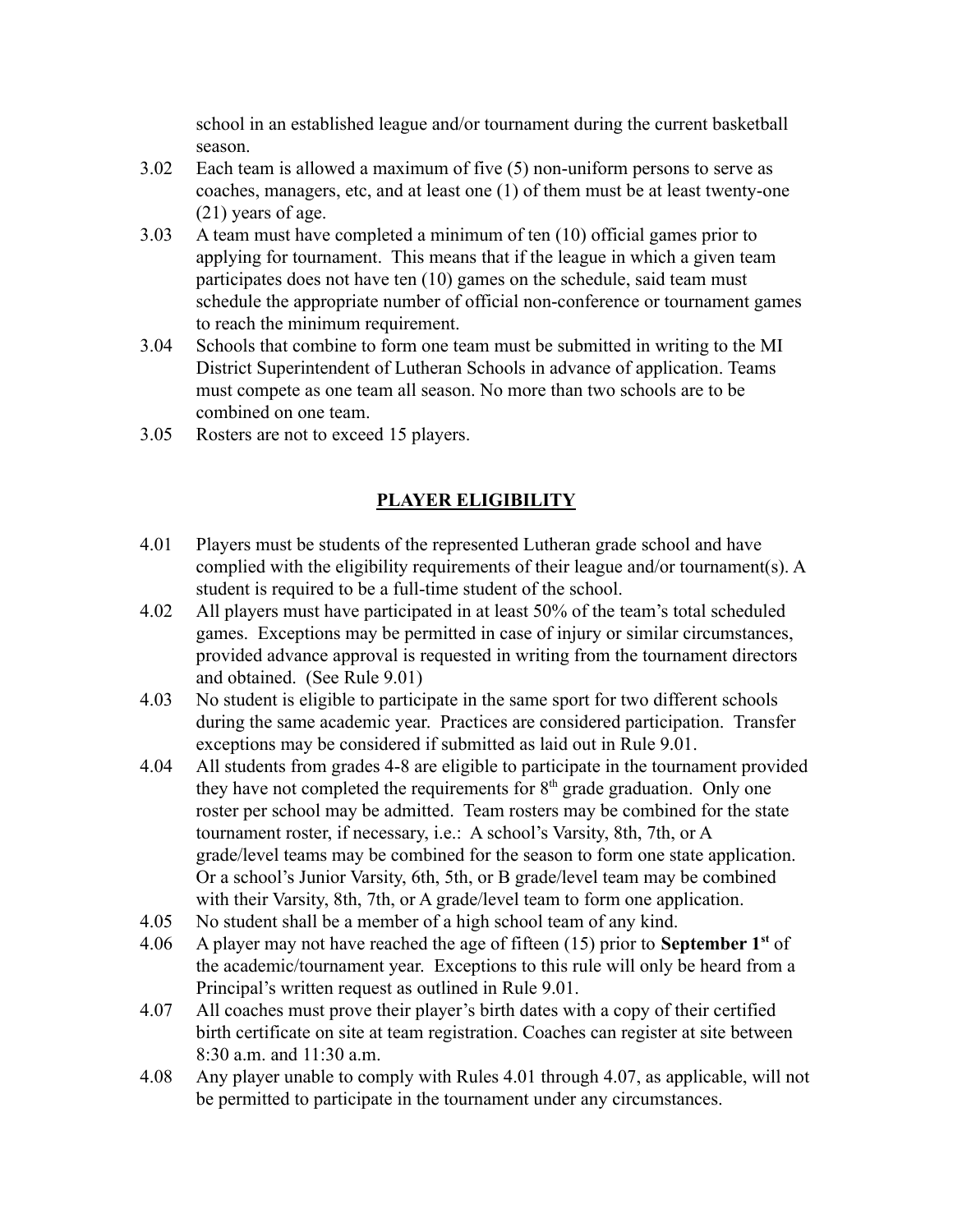# **TEAM APPLICATION FOR INVITATION**

- 5.00 Each team must submit an application to the state tournament
- 5.01 The official application link will be emailed to the school principal and athletic director and must be complete in every way.
- 5.02 The tournament entry fee of \$150.00, which must be a check or money order made out to the Michigan District, is due the Friday before the start of the tournament. The tournament fee is paid after schools have been notified they are accepted into the tournament.
- 5.03 The window for entry applications will be **February 1 13, 2022**. Teams admitted to the state tournament will be notified no later than **February 16, 2022**.
- 5.04 The application must also include copies of a team's complete schedule, final or current league standings, copies of tournaments participated in, and a list of all final scores in games completed before the application send-off.
- 5.05 Team roster information, coaches' information, logo, and team picture are due by **February 21st , 2022,** after teams are notified of their acceptance, and all information will be submitted online. Failure to submit this information by the deadline will result in your team not being represented in the official tournament program.
- 5.06 The tournament directors reserve the right to contact league representatives or tournament committee members not affiliated with the school applying if questions arise when considering applications.

### **PLAYING RULES**

- 6.01 MHSAA basketball rules will be in effect unless directly superseded by the following rules.
- 6.02 All games shall have two (2) certified referees who are members of officials' associations selected by the tournament board.
- 6.03 Six (6) minute quarters will be played. Three (3) minute overtime periods will be played if necessary.
- 6.04 The three-point field goal is mandatory in all state tournament play.
- 6.05 Any coach, bench member, player, cheerleader or fan ejected before, during or after a game shall be ineligible to participate in their team's next scheduled game. The tournament directors will meet prior to the team's next game to decide if further actions should be taken or punishments handed down. Their decision will be final, and there will be no appeal process.
- 6.06 Any protest must be submitted to the tournament directors in accordance with the MHSAA rules immediately following the incident in question. The tournament directors will adjudicate the protest with play suspended, and the judgment may not be appealed once play resumes.
- 6.07 At no time will video replay of any kind be utilized in making decisions about on the court action.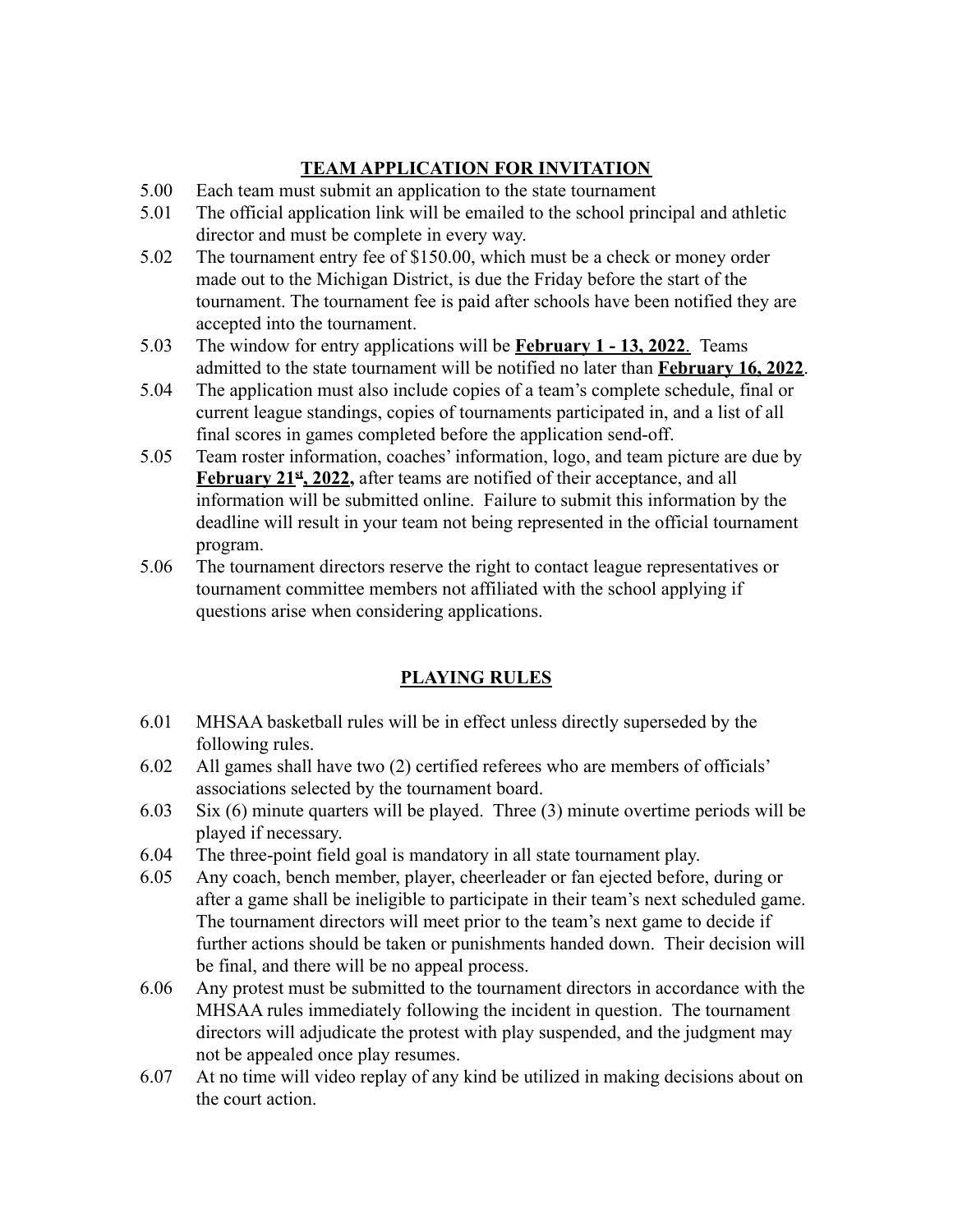#### **EQUIPMENT**

- 7.01 All practice basketballs will be provided for pre-game warm-ups. The tournament will use basketballs of different sizes based on gender.
- 7.02 Each team is required to have two (2) sets of basketball shirts; each to be of contrasting basic colors with numbers on the front and the back. Shorts must be of the same conventional style and color for the entire team. A team may borrow uniforms from a school in their area to fulfill this requirement. MHSA rules on uniforms apply.

#### **AWARDS**

- 8.01 A team award will be presented to the first, second, and third place finishers in the championship bracket, as well as the first place finisher in the consolation bracket. Additional team award(s) may be presented.
- 8.02 A team award will be presented for overall Christian sportsmanship both on and off the court.
- 8.03 An individual award will be presented to each member of the state champions.
- 8.04 An individual award will be presented to the members selected to the All-Tournament team.
- 8.05 For the first place girls and boys team that will be attending nationals the district office will pay the national entry fees.

#### **GENERAL**

- 9.01 Requests for exceptions to any of the MLBA rules must be submitted in writing to the tournament directors. [travis.grulke@michigandistrict.org](mailto:travis.grulke@michigandistrict.org)
- 9.02 Principals, Athletic Directors, coaches and managers will be responsible for their team's Christian behavior both on and off the court during the entire time at the state tournament. The tournament directors will assume the right to penalize any team for actions by their coaches, staff, players, or fans both on and off the court.
- 9.03 Housing, transportation, and other travel costs will be the responsibility of the team participating in the tournament.
- 9.04 Coaches and players must comply, and be eligible in compliance with, all rules set forth by their own league and/or tournament(s) participated in, as well as the rules given here. The state tournament rules will not operate to make a player or team eligible when that player or team was not eligible in their own league and/or tournament(s).